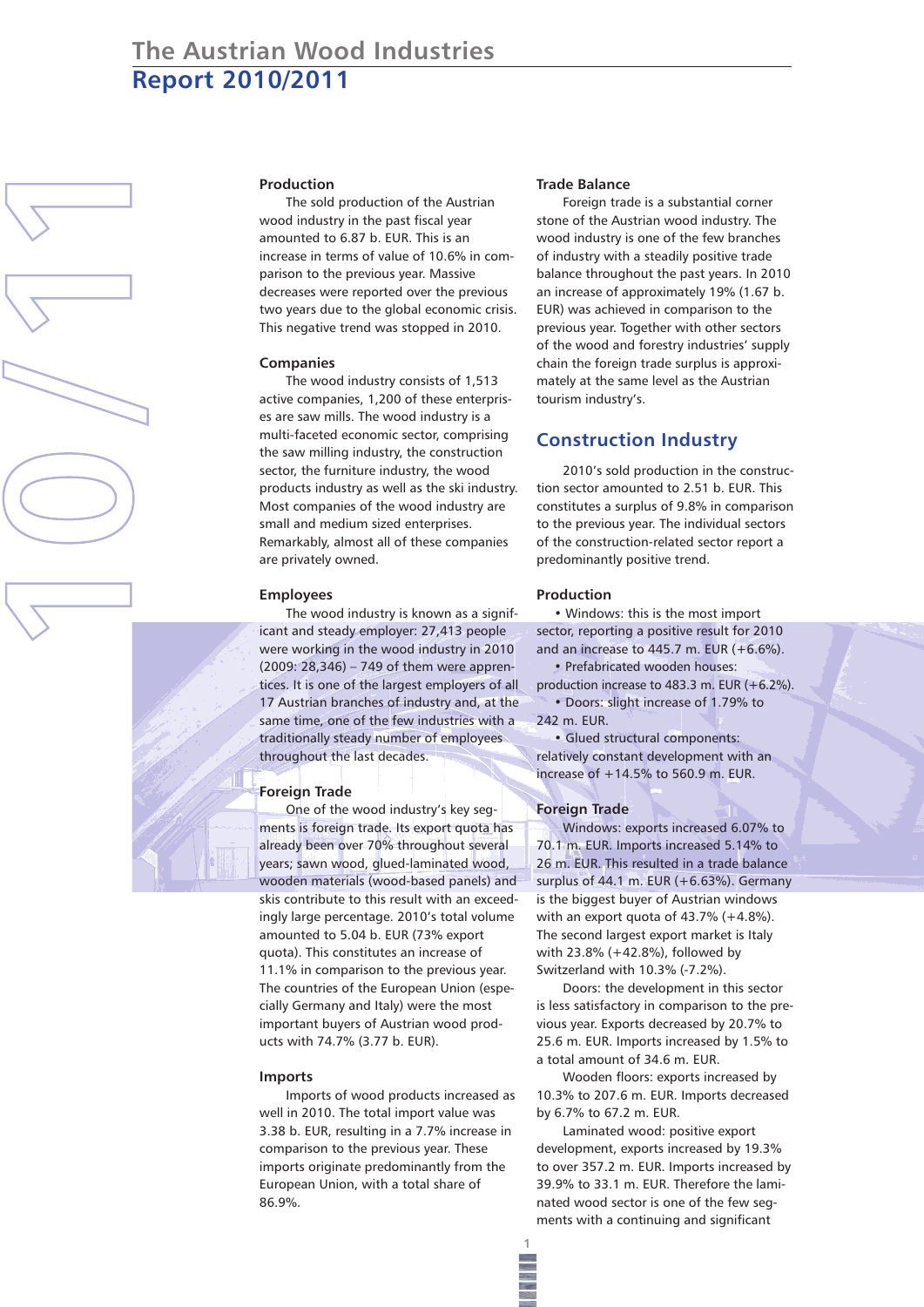trade balance surplus of more than 300 m. EUR (324 m. EUR) which constitutes an increase of approximately 18%.

\*all percentage figures refer to value

# **Furniture Industry**

#### **Austria's furniture production remains at a stable level in 2010**

Austrian furniture production was slightly increased by 0.9% in comparison to the previous year, with a total value of 2.35 b. EUR. The 'winners' are manufacturers of household furniture due to strong private demand: wooden garden furniture increased by 6.1% (3.2 m. EUR), bathroom furniture +5% (22.5 m. EUR), bedroom, dining and living room furniture +4.5% (364 m. EUR). Kitchen furniture decreased slightly by 0.1% (252 m. EUR). Mattress manufactures could not continue their positive trend (-3.2%, 119 m. EUR). The office furniture industry's difficult situation continued in the past year: seating furniture and its components decreased by 8.8% (243 million EUR), office furniture by 7.3% (235 m. EUR), shopfittings by 4.3% (170 m. EUR).

# **Decline in exports slowed down, export hits are seating and kitchen furniture**

2009's considerable decline in exports reached -16% (1.3 b. EUR). Export levels were stabilized in 2010, the decline of previous years slowed down, but increases only amounted to 0.2% resulting in total value of 1.31 b. EUR.

It was a particularly good export year for seating and kitchen furniture manufacturers: seating furniture exports increased by 8.5% (328 million EUR). Positive trends were also reported kitchen furniture industry with export increases of 6.8% (43 m. EUR). There was also a strong demand for mattresses and bedsteads (+5.9%, 82 m. EUR). Living room furniture exports declined by 7.5% (189 m. EUR) shop furniture exports declined by 10.4% (111 m. EUR). However, the steepest decline in exports was reported by the office furniture industry (-21.2%, 74 m. EUR).

## **Total exports to the EU 26**

Slight decline of 1.3% (971 m. EUR). Germany remains the most important export market with a total volume of 527 m. EUR (+1.5%). The second place goes to Italy with 81 m. EUR and its remarkable - 20.5%. Poland is next in line with 61 m.

EUR (+17.1%), followed by the United Kingdom (42 m. EUR, +0.3%). Outside the EU, Switzerland remains the second-largest partner next to Germany with 156 m. EUR (+13.3%). The largest export share comes from household furniture with a total share of 20.7% (32 m. EUR, +6.9%).

## **Total imports of furniture in 2010 increased by 1.6%, with the strongest demand for mattresses**

In 2010 furniture imports increased by 1.6% and achieved a total value of 1.65 b. EUR. Mattresses/bedsteads (+10%, 78 m. EUR) and seating furniture  $(+7.1\%$ , 543 m. EUR) were in high demand. Import declines were reported for kitchen furniture (-11.1%, 120 m. EUR). In terms of percentage, seating furniture had the largest import share followed by household furniture (28.9%) and shop furniture (14.4%). Office furniture had the smallest import share with 3.3%.

#### **EU 26 in total:**

Imports from EU countries increased by 1.7% with a total value of 1.4 b. EUR. Germany remains the main importer with 850 m. EUR (+1.8%), 32.6% of which are household furniture and 26% are seating furniture. As in the years before, Italy remains at the second position (-5%, 134 m. EUR). Poland continues to get closer to Italy's position with an import value of 130 m. EUR (+12.3%) due to a strong demand for Polish seating, household and shop furniture.

# **Asia:**

**2**

China increased its exports to Austria by 4.1% (111 m. EUR). Other important Asian furniture exporters are Taiwan (+26.6%, 10 m. EUR) as well as Vietnam (-15.8%, 8 m. EUR).

# **Wood-Based Panel Industry**

## **Profits under pressure despite good sales volumes**

2009 was a difficult year defined by market collapses which forced companies of the wood-based panel industry to implement a bundle of adaption measures. These measures affected company locations at home and abroad. They already proved effective by the end of 2009, resulting in a more positive atmosphere within the affected companies, generated by an actual increase in volume. This positive, volume-

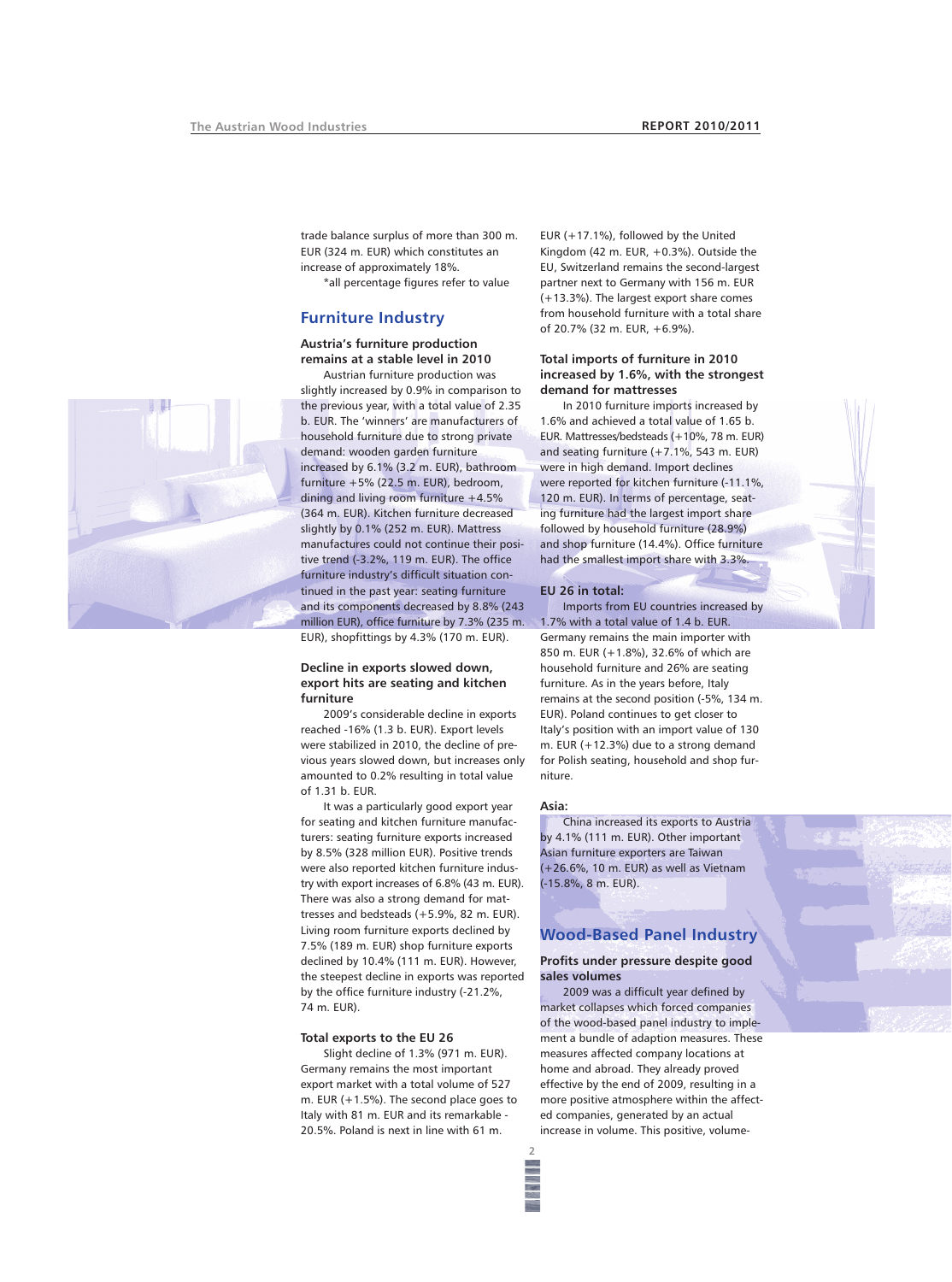related trend was carried into the first quarter of 2011.

Despite these positive trends, the necessary earnings performance was not achieved. The cost pressure caused by enormous price increases for raw materials could not be passed on sufficiently. Not only wood (see below) but also all other raw materials became significantly more expensive. These price hikes particularly affected prices for chemical products and paper. This caused an enormous price hike for coatings.

Especially the laminate flooring sector showed an unsatisfactory price development, whereas the buyers' situation in the DIY sector amplified this development due to its strong demand structures.

In the case of melamine, one has to consider the regrettable development in connection with an anti-dumping case in the EU. This legal suit could result in price hikes amounting to approximately 70 m. EUR for Austrian manufacturers. This antidumping case is still pending and will not only affect the wood-based panel industry but the entire wood industry. The Austrian Ministry of Economy represents Austria in this EU procedure and we urged them several times to weigh the thousands of jobs in the wood processing industry – led by predominantly Austrian company owners – against the less than 100 jobs in the Austrian laminate production sector.

#### **Foreign Trade Balance**

According to the currently available foreign trade figures, 2010 resulted in a very welcome foreign trade surplus. Statistik Austria's currently available figures project a surplus of more than 600 m. EUR in the chip board MDF sector as well as the fibreboards sector.

The high standard in production technology and decades of experience in product marketing are the basis for this success of the parent plants of these mainly internationally operating industry sectors.

## **Commodities Market**

Besides cost pressures on raw materials from the chemical industry, the availability of wood is particularly troubling for the wood-based panel industry. Massive price leaps for wood had to be expected since 2003 due to interventions in the market caused by subsidies, but the question whether enough wood will be available in the future is of great concern.

This no longer an issue that concerns only the wood-based panel and paper industry. The sawmill industry and the processing sector have to seriously address the increasing political pressure regarding the energetical use of wood. Energy policy's goal to tackle this issue is strongly connected to the increasing political influence of energy companies.

Joint efforts and the utmost attention are necessary to avoid a possibly dramatic development for the wood industry in time. Even though one can understand that extreme price increases are very much welcomed, one has to see the subsequent results on the wood market. Therefore the wood-based panel industry is looking for long-term partnerships and maintains a constructive dialogue with everybody who is willing to agree to these partnerships.

# **Saw Milling Industry**

#### **Slight production increase in 2010**

The Austrian saw milling industry is a large and very successful sector with approximately 1,200 companies and close to 10,000 employees. The saw milling industry is the biggest processor of wood in the entire wood industry because it handles 83% of the processed wood. Two thirds of its production is designated for export. Austria is the world's fifth-largest exporter and the sixth-largest producer of sawn softwood. The saw milling industry contributes substantially to Austria's foreign trade balance and it consists almost exclusively of small and medium sized companies. The 8 largest companies generate approximately 65% of the total production volume, the 40 largest companies produce approximately 90%. The production value amounts to 2 b. EUR (+21.7). The annual average in 2010 was approximately 16 m. cubic metres of round wood. The sawn wood production increased from 8.5 m. cubic metres to 9.6 m. cubic metres (+13.9%).

#### **Increase of sawn softwood exports**

Sawn softwood exports in 2010 amounted to approximately 6 m. cubic metres, generating a 6% increase in comparison to the previous year (2009: 5.7 m. cubic metres). In terms of value, the export volume amounts to 1.1 b. EUR (2009: 927 m. EUR).

More than 58% of all sawn softwood exports were shipped to Italy, our long-

**3**